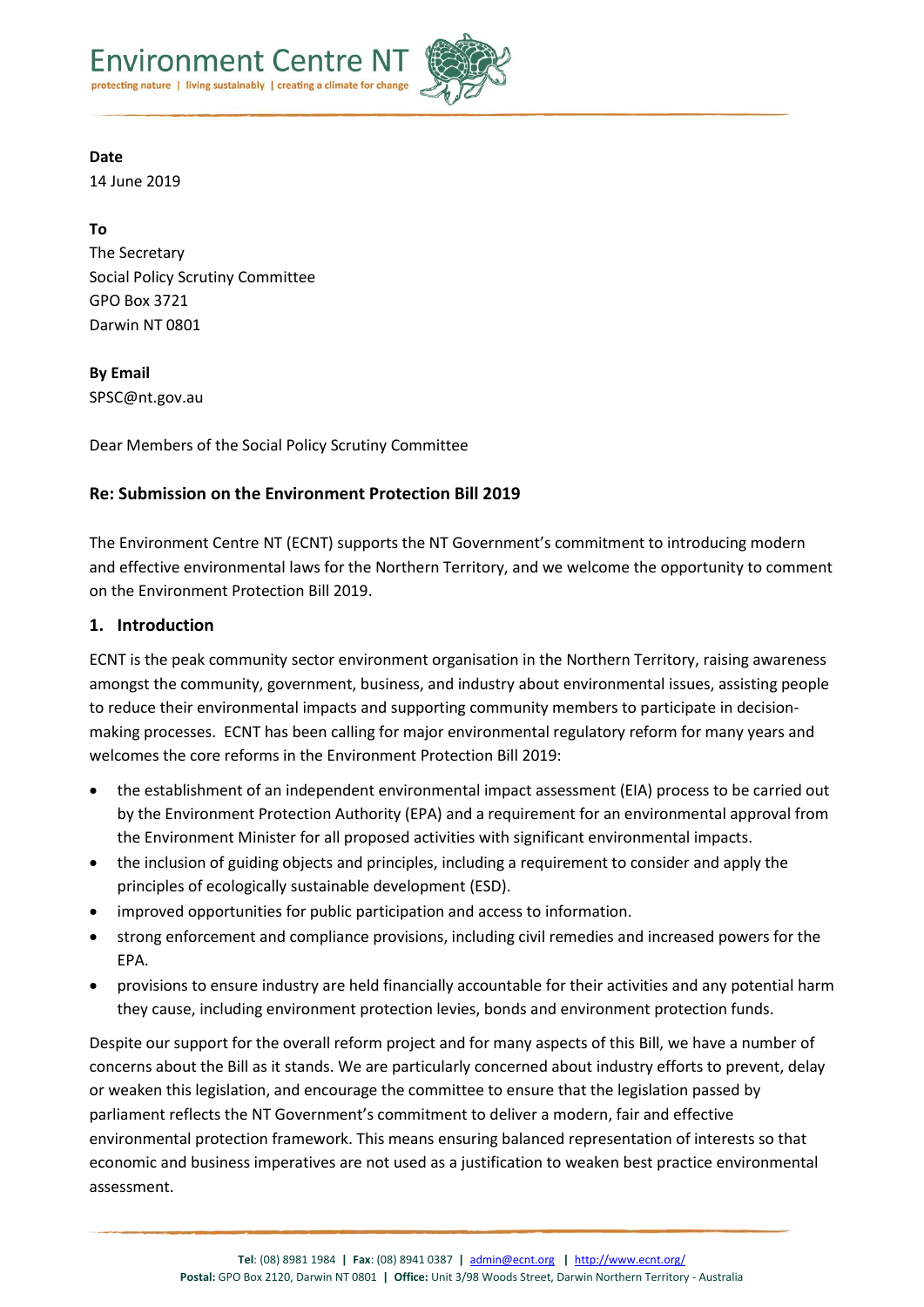In general, we support the submission from the Environmental Defenders Office of the Northern Territory (EDONT) and the detailed amendments suggested in Appendix A to that submission, both of which were generously been shared with us, including in particular the sections relating to:

- environmental protection declarations and the need for legislative provision for public input into these processes (page 8 of the EDONT submission);
- curbing Ministerial discretion (pages  $10 11$  of the EDONT submission); and
- transitional provisions (pages 14 15 of the EDONT submission).

### **2. Concerns**

Our key concerns are:

- a) The weakness of the provisions protecting the rights of Aboriginal peoples in relation to the processes set out in the Bill.
- b) The lack of emphasis on climate change and biodiversity.
- c) The definitions of "environment" and "significant impact" in the Bill.
- d) The inconsistency between the proposed regime and the findings from the Fracking Inquiry as to optimal environmental regulation.
- e) The generous opportunities for industry feedback with only limited ability for members of the public to challenge decisions made under the proposed regime or to enforce various provisions.
- f) Inappropriate and inconsistent transition timeframes.

## **3. Recommendations**

To address these issues, we recommend the following:

### **a) Strengthening the protection of the rights of Aboriginal peoples**

We acknowledge and support the recognition of the rights of Aboriginal peoples in the objects of the Bill (clause 3(e)) and the duties on proponents to carry out culturally appropriate consultation with Aboriginal communities and to address Aboriginal values and the rights and interests of Aboriginal communities in relation to areas that may be impacted by proposed actions (clause 43).

Notwithstanding these inclusions, the Bill could be improved by requiring the Minister to be satisfied that proponents have undertaken appropriate consultation and engagement with affected Aboriginal people to ensure that free, prior and informed consent has been obtained. This could be done by including a specific reference to Aboriginal communities and the need for free prior and informed consent in clause 73(2). We note in this context that free, prior and informed consent is an important theme in the United Nations Declaration on the Rights of Indigenous Peoples (UNDRIP), recognised by the Commonwealth in 2009.

We also recommend that the Bill be amended to include a requirement in clause 291 to develop guidance for proponents about consultation with Aboriginal peoples. That guidance should be prepared in discussion with Aboriginal representative bodies and include (as recommended by the Central and Northern Land Councils in their joint submission on the previous iteration of this Bill):

- *a presumption of on-country consultation.*
- *the need for plain English and local language versions of documents, or parts of documents.*
- *the importance of culturally appropriate practices.*
- *who is to be consulted, including Traditional Owners and diverse Aboriginal communities.*

Additionally, we support the implementation in this Bill of recommendations 78, 79 and 80 from the Central and Northern Land Councils in their joint submission on the previous iteration of this Bill:



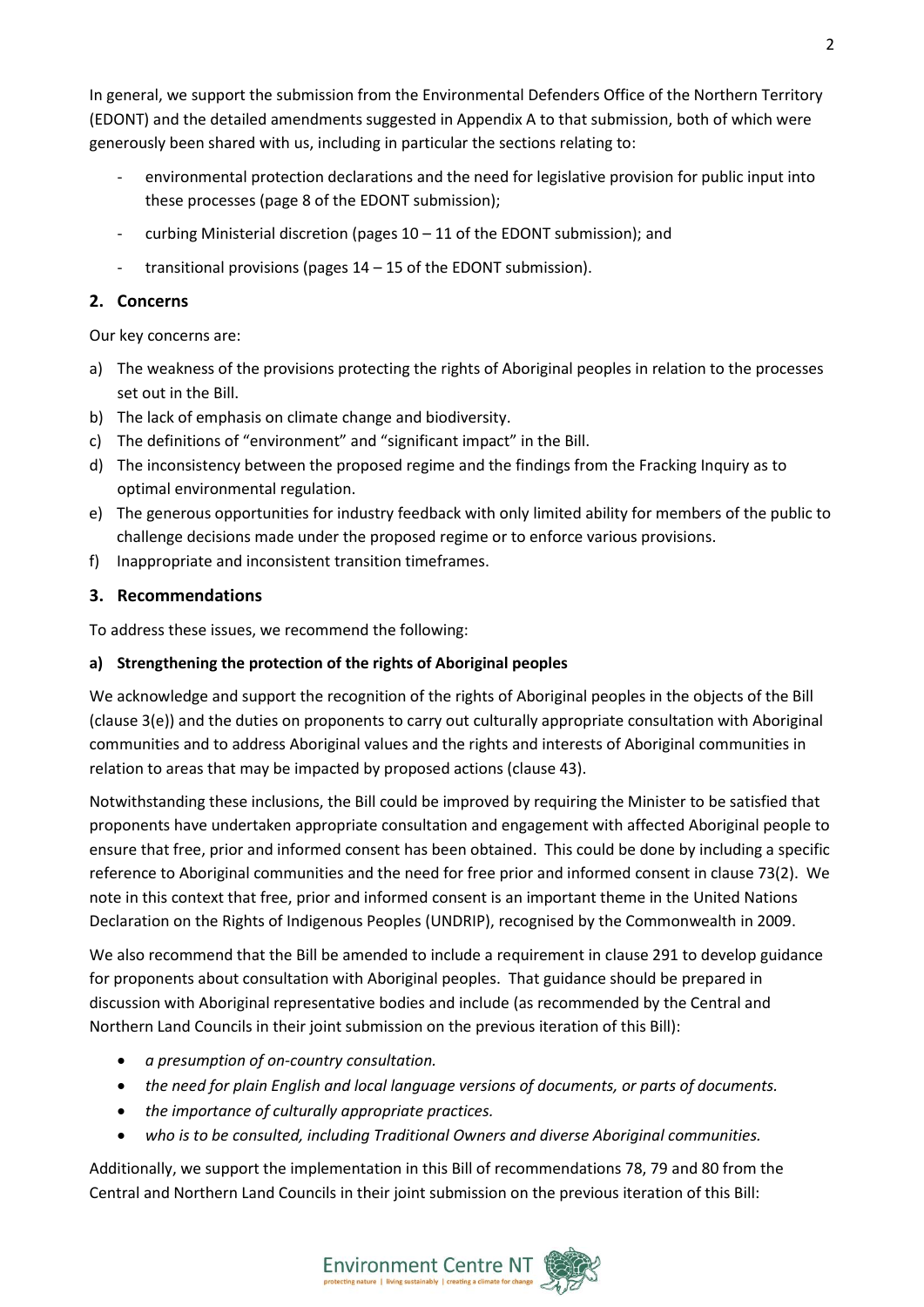- *78: NT EPA should ensure that membership of its Board values Indigenous traditional knowledge and participation by ensuring direct Aboriginal representation on this basis.*
- *79: NT EPA should establish an Indigenous Advisory Committee under legislation to advise on the operation of the new reforms.*
- *80: Changes to the NT EPA governance structure should be undertaken in close consultation with Aboriginal communities.*

To operationalise various parts of UNDRIP, we also recommend that the Bill be amended to include the right for Land Councils or other Aboriginal representative bodies to recommend to the Minister or Administrator (as relevant) the declaration of protected areas, prohibited activities and referral triggers. If the Minister or Administrator declines to accept such a recommendation, they should be required to publicly provide reasons for doing so.

### **b) Emphasizing climate change and biodiversity**

Climate Change - The Intergovernmental Panel on Climate Change has concluded that global greenhouse gas emissions need to decrease by close to half (compared to 2010 levels) by 2030 if humanity is going to have the possibility of keeping overall warming to an average of just 1.5 degrees Celsius above preindustrial levels. Keeping warming at this level is necessary to avoid the most catastrophic effects of climate change.

As outlined in the NT Government's Discussion Paper on Mitigation and Adaptation Opportunities in the Northern Territory, economic development generally increases greenhouse gas emissions, contributing to climate change. Climate change will also adversely affect the Northern Territory in a number of ways, necessitating adaptation. If the Northern Territory is to contribute to climate change mitigation and adapt to the effects of climate change, it is imperative that climate change mitigation and adaptation are emphasised whenever development proposals are going through the Northern Territory's environmental protection regime.

Given that this Environment Protection Bill will likely be in place for twenty years (if passed), this is a oncein-a-generation opportunity to ensure that climate change is at the heart of the environmental protection regime. Inclusion of climate considerations is essential to implement the ESD principle of intergenerational equity: the interests of future generations in a safe climate should be considered when making a decision on a project with climate change implications.

Specifically, we recommend that climate change is included as a subclause in clause 3 (the objects of the Bill), along with reference to the 1.5 degree goal of the Paris Agreement. This reference is consistent with proposed New Zealand climate legislation and would demonstrate a firm commitment from the Northern Territory to act on climate change mitigation. We suggest the following wording:

*To support decision-making that accounts for climate change, in particular recognising the need to reduce greenhouse gas emissions in accordance with the Paris Agreement goal of pursuing actions to limit overall average warming to 1.5 degrees Celsius above pre-industrial levels, and to plan effectively for climate change impacts.*

We also recommend making consideration of the impact of a proposal on the climate (and whether the proposal is consistent with the 1.5 degree goal) as well as the impact of climate change on the proposal mandatory considerations for the Minister under clause 73 of the Bill.

Biodiversity - In addition to the climate crisis, global biodiversity is also under serious threat, as identified by the Intergovernmental Science-Policy Platform on Biodiversity and Ecosystem Services (IPBES) in its recent Global Assessment Report on Biodiversity and Ecosystem Services. Biodiversity faces threats from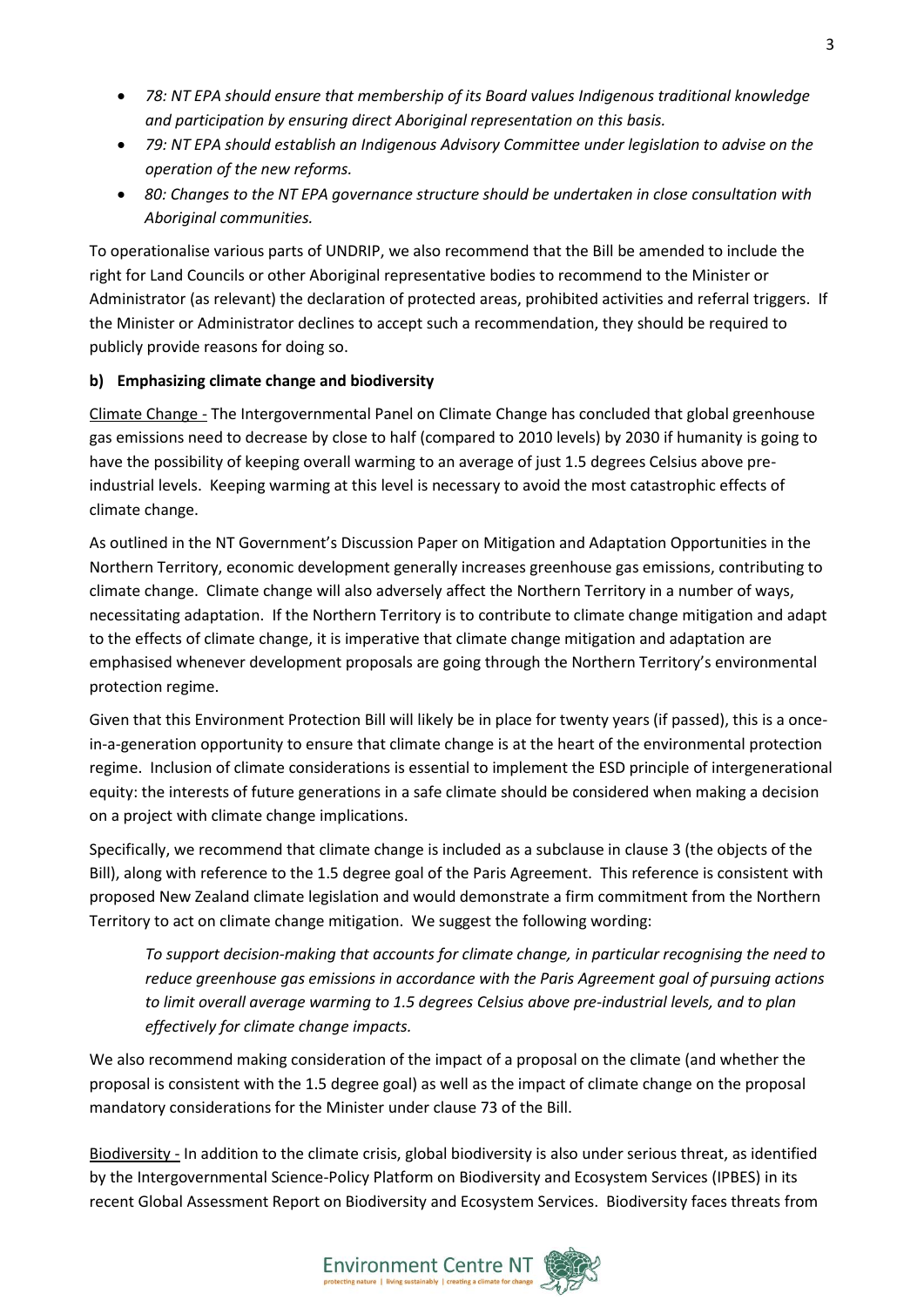the interrelated problems of land and sea use change, climate change and invasive species, as well as impacts from direct exploitation. The proposed environmental protection regime will be one of the principle pieces of legislation mediating these threats to biodiversity in the Northern Territory. As such, it is essential that biodiversity conservation is emphasised in the Act. We therefore propose an amendment to clause 23 to centre the importance of biodiversity conservation and maintenance in the regime: the phrase "*and should be a fundamental consideration in decision-making*" should be added at the end of the existing clause.

## **c) Strengthening the definitions of the "environment" and "significant impact"**

The Bill retains the definition of "environment" from the existing Environmental Assessment Act. This definition is idiosyncratic and, in our view, runs the risk of broadening the definition of environment and prioritising economic considerations. We recommend utilising a similar definition to the one contained in the Commonwealth Environment Protection and Biodiversity Conservation Act 1999 (EPBC Act) in s528:

### *environment includes:*

- *(a) ecosystems and their constituent parts, including people and communities; and*
- *(b) natural and physical resources; and*
- *(c) the qualities and characteristics of locations, places and areas; and*
- *(d) heritage values of places; and*
- *(e) the social, economic and cultural aspects of a thing mentioned in paragraph (a), (b), (c) or (d).*

We are also concerned about the definition of "significant environmental harm" and "significant impact" contained in clauses 9 and 11: in our view, the use of the phrase "major consequence" sets too high a bar for the trigger of an environmental impact assessment and the requirement for an environmental approval. At the core of the EIA process is the identification of the environmental risks of a proposed development so that they can be avoided, mitigated or offset. If the bar to trigger an EIA and environmental approval is too high, projects with considerable environmental impacts will not be properly scrutinised, resulting in environmental degradation and clean-up costs later on – economic, social and cultural costs that will likely be borne by the Northern Territory government and Northern Territory citizens. Even with the enhanced provisions to make polluters pay (through bonds, levies and environmental protection funds), there is no guarantee that those sources will be sufficient to compensate (if it is indeed possible to compensate for some types of ecosystem, social and cultural costs) for the costs borne by people within the Territory.

We therefore recommend that the word "major" is removed from clauses 9 and 11. This would also make the definitions more consistent with the definition of "significant impact" used by the Commonwealth when applying the EPBC Act.

### **d) Consistency with the findings of the Fracking Inquiry**

Last year, the NT Government committed to implement all 135 recommendations of the Scientific Inquiry into Hydraulic Fracking in the Northern Territory. While the Bill in some respects is consistent with some of the Inquiry's recommendations (such as the inclusion of a 'fit and proper person' test, ESD as a mandatory relevant consideration, strong compliance/enforcement provisions), there are several key recommendations that are not yet implemented by the current Bill.

The environmental safeguards that apply to petroleum activities must also apply to activities that pose an equal or greater level of risk. Creating separate scales of regulation introduces significant uncertainty and risk.

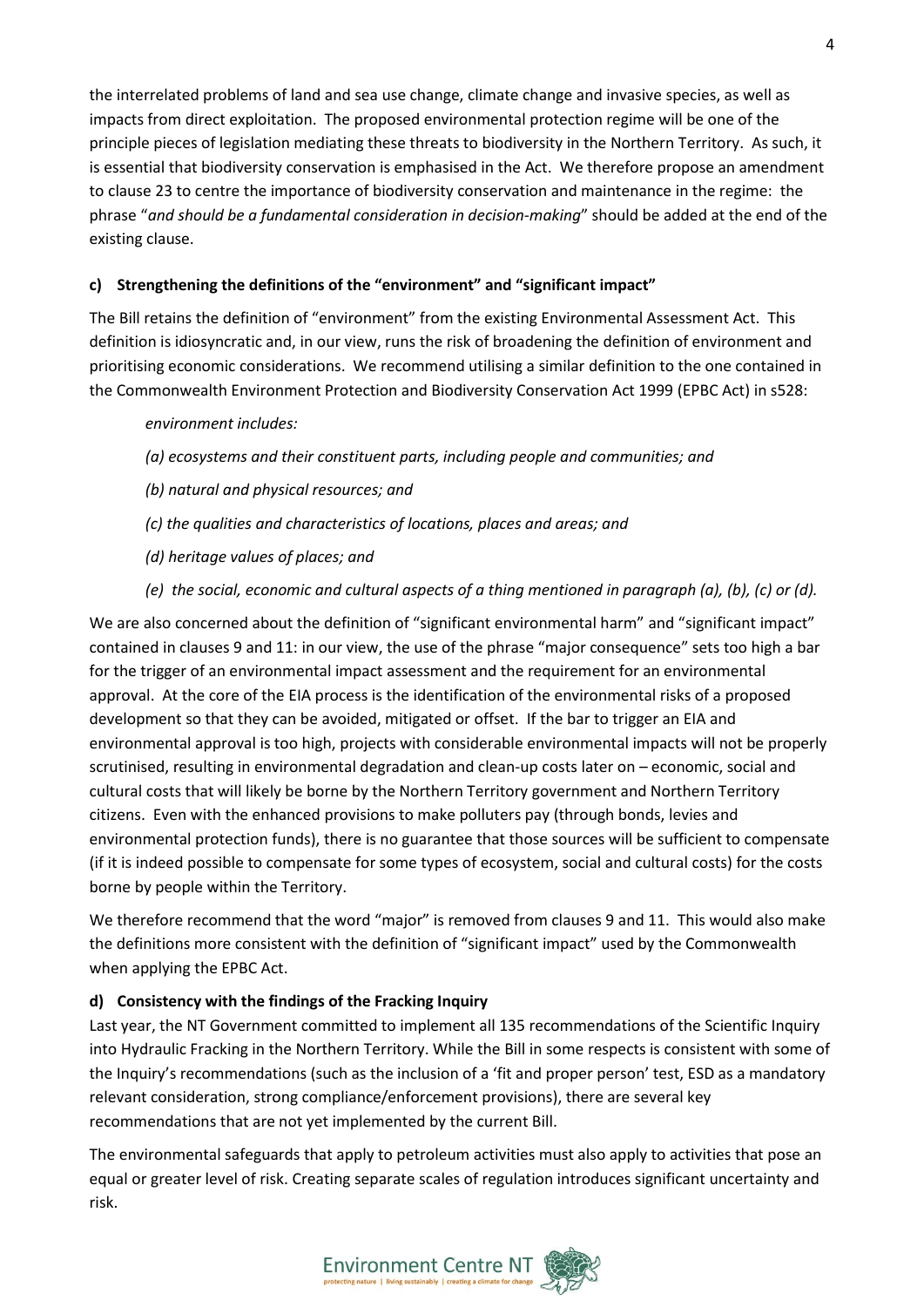The following recommendations must be incorporated in the Environment Protection Bill to ensure implementation throughout the entire process of environmental assessment and compliance. These recommendations are necessary to hold industry to a consistent level of accountability:

- Unrestricted open standing rights for judicial review (recommendation 14.23)
- Third party merits appeal rights (recommendation 14.24) also an election commitment
- Civil enforcement proceedings for third parties (recommendation 14.31)
- Explicit requirement to consider cumulative impacts when making decisions (recommendations 14.19 and 14.21)
- Chain of responsibility rules to hold companies and directors to account (recommendation 14.3)
- Inclusion of public interest costs rules (recommendation 14.25)

#### **e) Building public trust in the proposed environmental protection regime**

One of the NT Government's stated purposes in undertaking environmental regulatory reform is to increase public trust in the Northern Territory's environmental protection regime. For trust to be merited, the regime must be robust, transparent and include provisions for the public to hold decision makers to account. In this context, there seem to be an inordinate number of opportunities for proponents to comment on or challenge the views of the EPA or the Minister.

Indeed, clauses 71, 72 and 78 (the show cause provisions) seem to be tantamount to a presumption that environmental approvals will be given. While we of course support the provision of adequate information by the proponent to the EPA and the Minister, once that information is received the EPA and then the Minister should be allowed to come to their own conclusions. If the EPA has questions, they have the power to request more information. If the proponent of the activity is unhappy with the decision or recommendation, then they have the right to appeal.

While proponents seem to have many opportunities to put their views forward, the same cannot be said for concerned citizens. We are seriously concerned that the NT Government's policy reversal on community appeal rights last year will increase the risk of corruption, reduce accountability and place important environmental values at risk. Communities potentially impacted by a proposal should have a genuine ability to engage in the decisions about that proposal to ensure development occurs when it is appropriate for that region. As outlined above, recommendations 14.23 and 14.24 of the Fracking Inquiry should be implemented in this Bill, giving unrestricted open standing rights for judicial review and allowing for third party merits appeals.

Clearly, our preferred option is unrestricted open standing for judicial review and for third party appeals (Option 1 of the suggested amendments to clause 276 in Appendix A of the EDONT submission). As discussed in the Fracking Inquiry, such rights have been in place in a number of other jurisdictions and there have not been "floodgates" problems. We do not support the restriction of standing based on whether or not someone has submitted on a submission – it is not a good indicator of whether someone is acting in the public interest and there may be extenuating circumstances as to why someone did not make a submission.

In particular, we are thoroughly opposed to a restriction based on whether someone has submitted a "genuine and valid" submission. We strongly object to the characterisation in clause 276 of form submissions as being something other than a "genuine and valid" submission. Here at the Environment Centre, we often encourage citizens to exercise their democratic rights to make submissions on environmental topics with the assistance of submission guides that we collaborate to prepare. Our